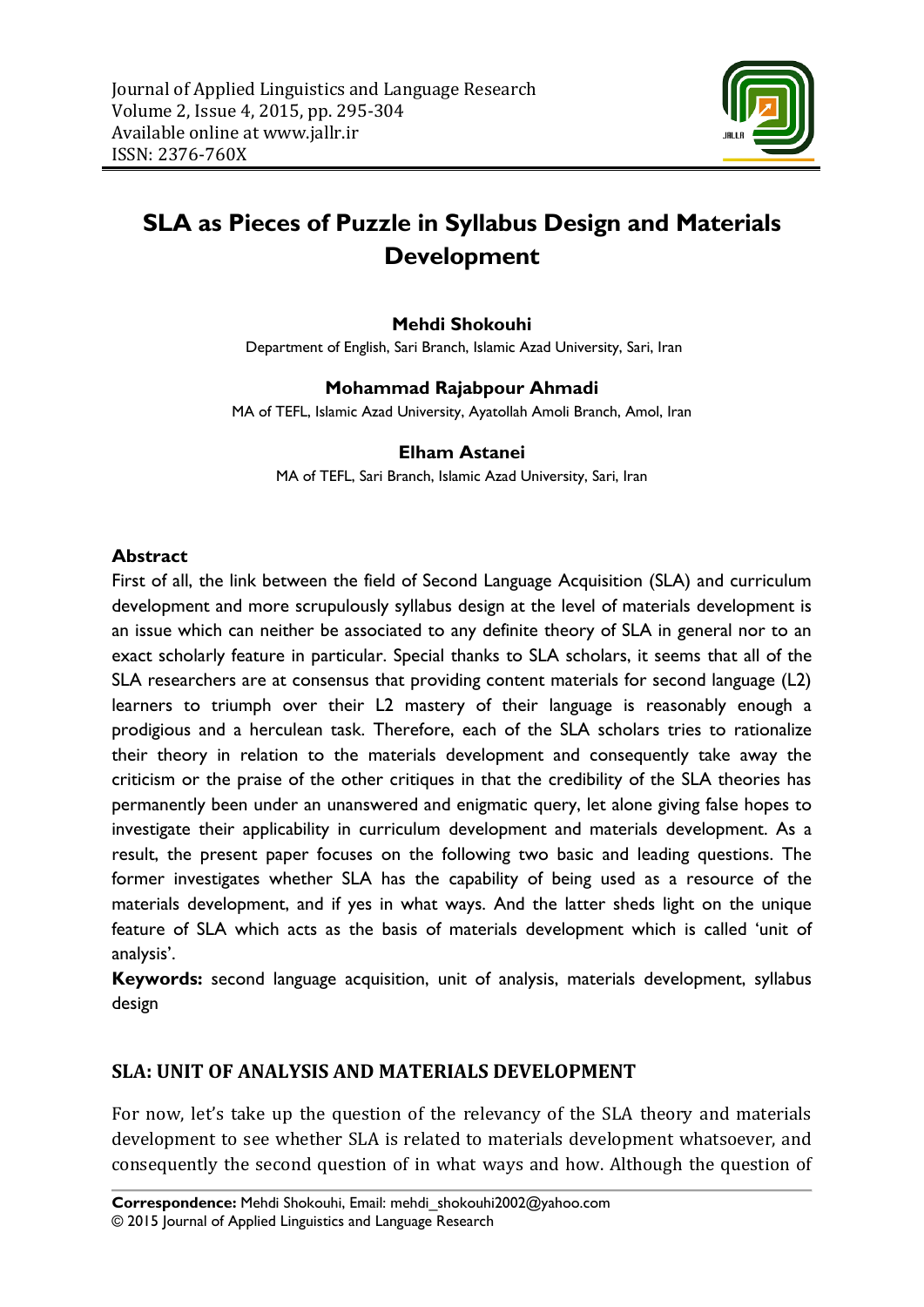the relevancy of SLA research and materials development is an intuitively self-rhetorical taken-for-granted answered question, it is worthy to see the point in scrutiny. In fact, what SLA theories provide to be applied in materials development is not a rationalized view of the language both at level of theory of learning or theory of language; rather it is a yardstick, it is a standard, or an index which somehow eases the complexity of a phenomenon such as language and the more complex phenomenon of language learning and more realistically a complicated, intricate phenomenon of curriculum development and materials development.

But what is exactly a unit of analysis? According to Robinson (1998), syllabus design is based essentially on a decision about the 'units' of classroom activity, and the 'sequence' in which they are to be performed. Robinson highlights that there are options in the units to be adopted. Units can be based on an analysis of the *language* to be learned, in terms of grammatical structures of lexical items and collocations. Units may also be based on an analysis of the components of *skilled behaviour* in the second language, for example the reading micro-skills. Units may also be holistic *performative acts*, such as serving meals on an airplane or finding a journal article in a library using library technology. They may be either generic, or based on needs analyses of specific groups of learners.

## **SLA: CHOICES IN SEQUENCE AND MATERIALS DEVELOPMENT**

But there is a question here, if all of the SLA research stipulate their share in curriculum development and syllabus design by providing a yardstick, a standard, and overall with a unit of analysis on which materials are constructed accordingly, so what would be the distinguishing factor?!

The answer to this question for sure resides in Breen (1984) and Candlin (1984). Breen (1984) stresses that along with choices in the units to be adopted; there are choices in the 'sequence' in which they can be presented. A syllabus can consist of a *prospective* and fixed decision about what to teach, and in what order. In this case the syllabus will be a definition of the contents of classroom activity. A sequencing decision can also be made *on-line*, during classroom activity. In this case the initial syllabus will only guide, but not constrain the classroom activities.

Additionally, Candlin (1984) underlines that a syllabus can be *retrospective*, in which, no syllabus will emerge until after the course of instruction. In this case the syllabus functions only as a record of what was done, imposing no controlling constraint on the classroom negotiation of content.

Considering the two notions of unit of analysis put forward by Robinson (1998) and choices in sequence put forward by Breen (1984) and Candlin (1984) under the rubrics of prospective and retrospective which can be considered as the two significant elements of any syllabus design and materials development agenda, let's see which of the SLA theorists has more dexterity to play a better music and quench the materials development desire of providing better materials for second language users. More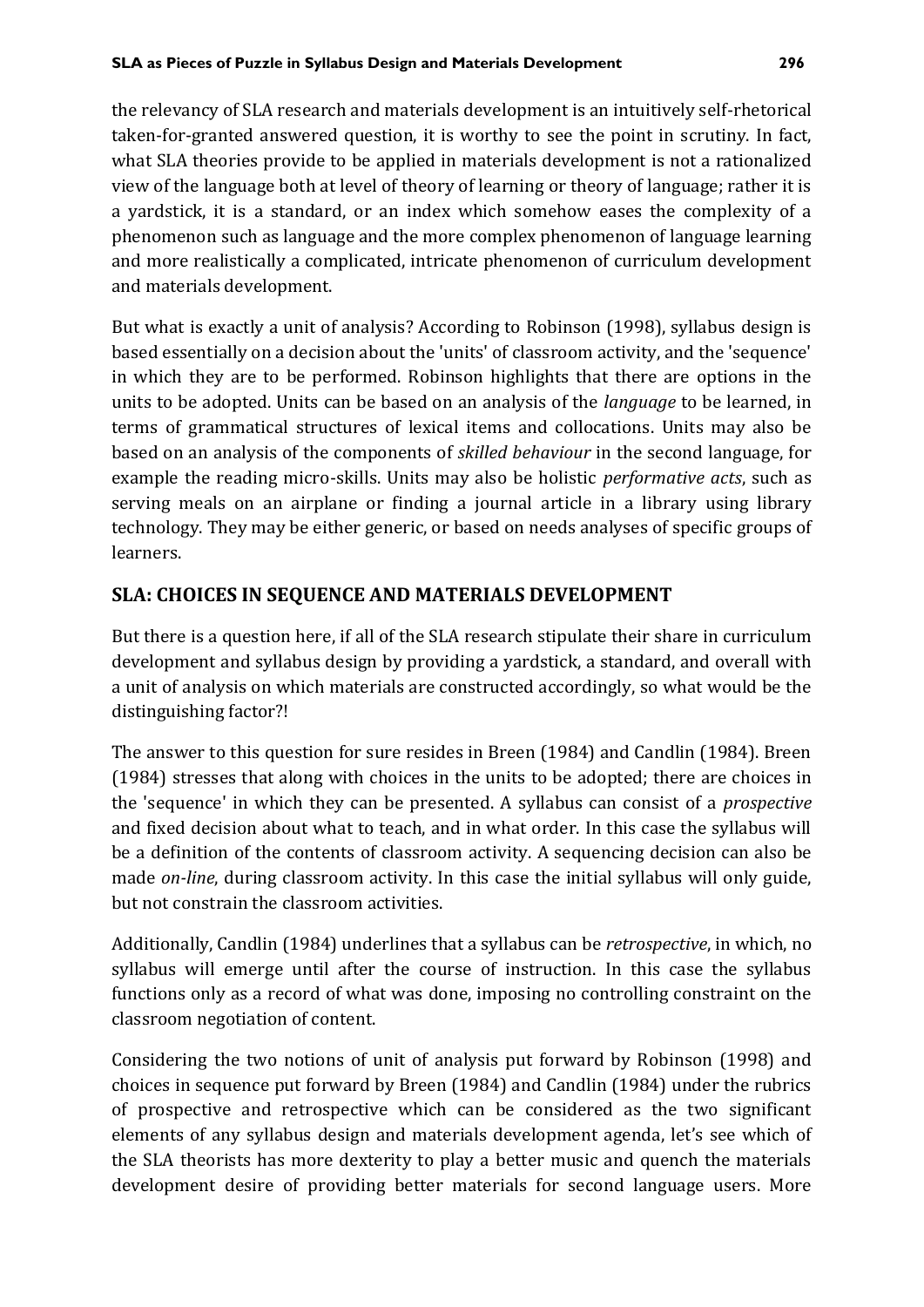importantly, providing all the SLA scholars' theories contribution to materials development is definitely an issue beyond the scope of this paper. As a result, the most important scholars and theories are explored throughout this paper among which is Vivian Cook from a nativist paradigm, Rod Ellis form a cognitivist paradigm, Michael Long, along with Peter Skehan and Peter Robinson from an interactionist paradigm and finally discussing Modular On-line Growth and Use of Language (MOGUL) form Generative linguistic paradigm.

### **VIVIAN COOK**

Indeed Cook, in his works, i.e. Cook (1998, 1999a, 1999b, and 2002) has been quite successful portraying L2 learners, by which emergence of Cook (2008) is definitely a resourceful book to see how L2 should be realized accordingly. Having read all these works in details would be an unjustified claim. However, exploring the sequence which results in overall view of Cook's contribution is a claim which the presenter strongly advocates.

According to Cook (1998), in spite of the fact that a small number of L2 users can identify with natives, we need to be concerned about the majority of learners who do not. In other words, L2 users must be compared to successful L2 users, not monolingual native speakers. Indeed, multi-competent multilinguals outnumber monolinguals worldwide. According to Cook (1999), L2 users must not be judged by the norms established within a native community but by those who are competence enough to use two languages effectively in that

The native speaker comparison may be interesting and convenient but is useful only up to the point at which it starts to deny the special nature of people who know more than one language. (p.13).

Then, considering Cooks theory and its relation to the curriculum and materials development, it has then to be developed around the portraits of L2 users rather than those of native speakers. According to Cook (2002), at present it may be easier to say than to carry out the task because accounts of proficient L2 users in their own terms are hard to be given. Although, practically speaking, as highlighted by Cook (1998) "it may be possible to apply it, say, to a beginners level and to incorporate in the coursebook examples of L2 users using the language appropriately as well as situations based on native use" ( p.13).

Additionally, Cook (1998) claims that the L1 is always present in the students' minds at some level. Cook believes that L2 users are not speakers of one language but two; they have more than one language system in their minds, related in many ways at different levels. However, many SLA researchers have considered L2 as independent of L1. In contrast, Cook (2002) stresses that the L2 user has a mind that is uniquely different from a monolingual, in many ways other than language.

Considering the aforementioned issue of presence of L1 in L2 users mind put forward Cook, the course book should never cut the students from their L1, nor should they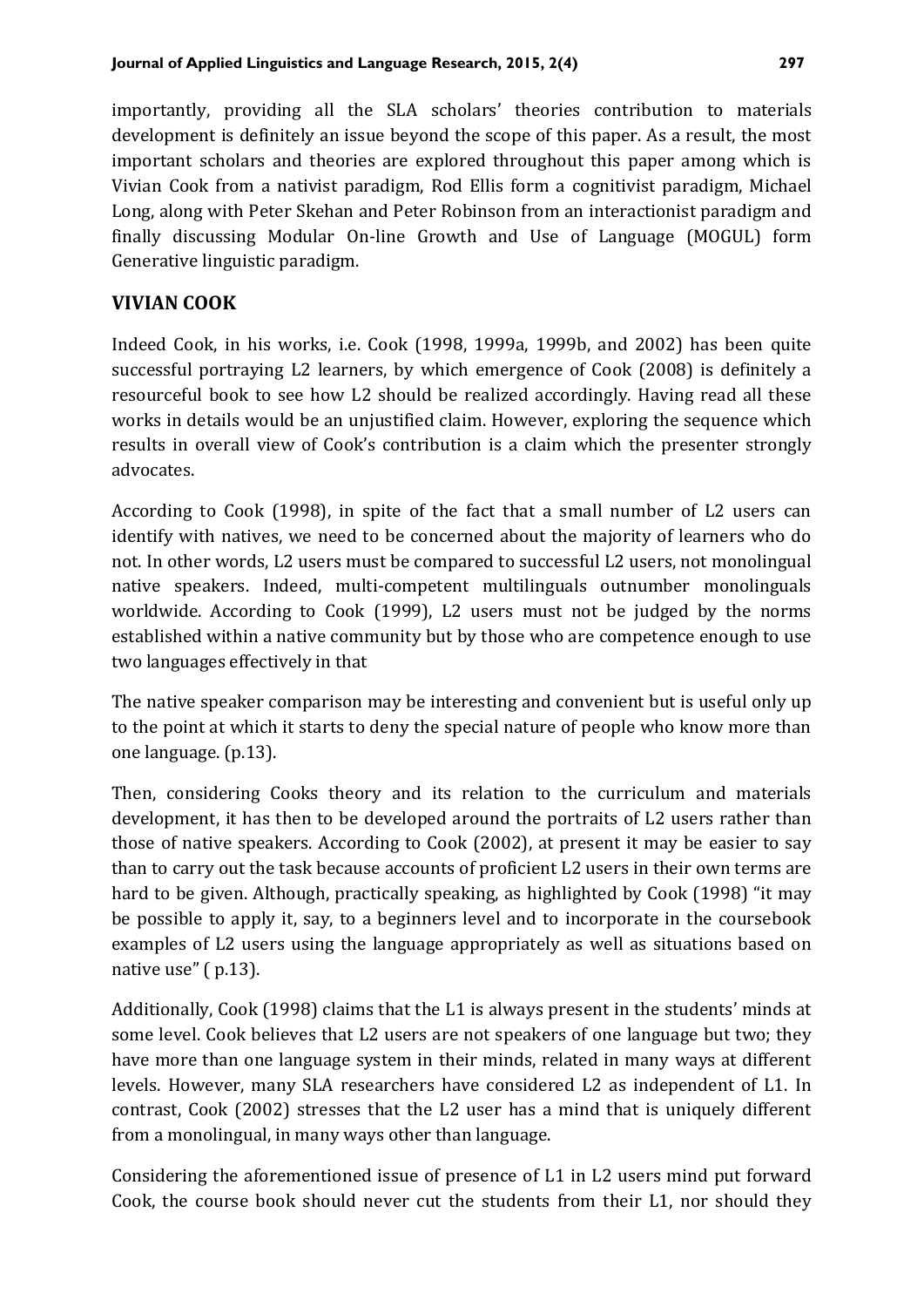relate the L1 to the L2. As a result, drawing on Jacobsen and Faltis (1990), Cook (2002) insists that wherever possible, we can utilize code-switching activities that require the students to use more than one language. Moreover, EFL course books can devise exercises in which learners make comparisons between languages and decide whether the L1 and L2 are similar.

Moreover, Cook (1998) also considers the issue of individual differences and their effects on SLA and their implications for materials development as well. According to Cook (1998), individual differences affect language learners' ability to become bilingual because learners deal with aspects of L2 learning differently as there are differences between L2 learners. Drawing on Gardner (1985), Dornyei (1990) and Oxford (1990), Cook (1998) highlights that learners differ in the type of motivations they have, whether the integrative or instrumental motivations (and in the need for achievement and also in their choice of strategies.

As a result, Cook (1988) clearly states that curriculum and materials not only must be adapted to the average characteristics of a certain group in terms of motivation, age, sex and so on, but also should attend to the traits varying between individuals, such as cognitive styles and personality factors. Thus, it seems to be sound and reasonable for the materials to be developed in way that allows alternatives for the student in terms of cognitive styles and choices on strategy.

## **ROD ELLIS**

The next person which SLA finds itself in debt with is Rod Ellis. For the very first issue, it has to be highlighted that Rod Ellis's research considering SLA and its contribution to the materials development is recognized under what has been called let's say *Ellis's structural syllabus* though not being mistaken by the so called structurlist proposal of the vies of language.

Ellis (1993, 1994) draws extensively on SLA research and theory to motivate his arguments for a role for a structural syllabus. Ellis' argument rests on two distinctions: between explicit conscious knowledge and implicit tacit knowledge and between declarative knowledge of facts and procedural knowledge of how to do things. Ellis argues that explicit, declarative knowledge of L2 grammar can influence the development of implicit declarative knowledge, and that, through communicative activity, implicit declarative knowledge can be proceduralised and used in spontaneous skilled performance.

More significantly, considering the two aforementioned yardsticks of unit of analysis and choices in sequence, it seems that the latter is more palpable and eye-catching in Ellis's structural syllabus in that Ellis (1989) emphasizes that the main condition is that the learner must be developmentally ready to incorporate the explicit grammar instruction into their interlanguage and if grammatical instruction is not timed to the learner's point of development it will not influence the developing implicit knowledge base.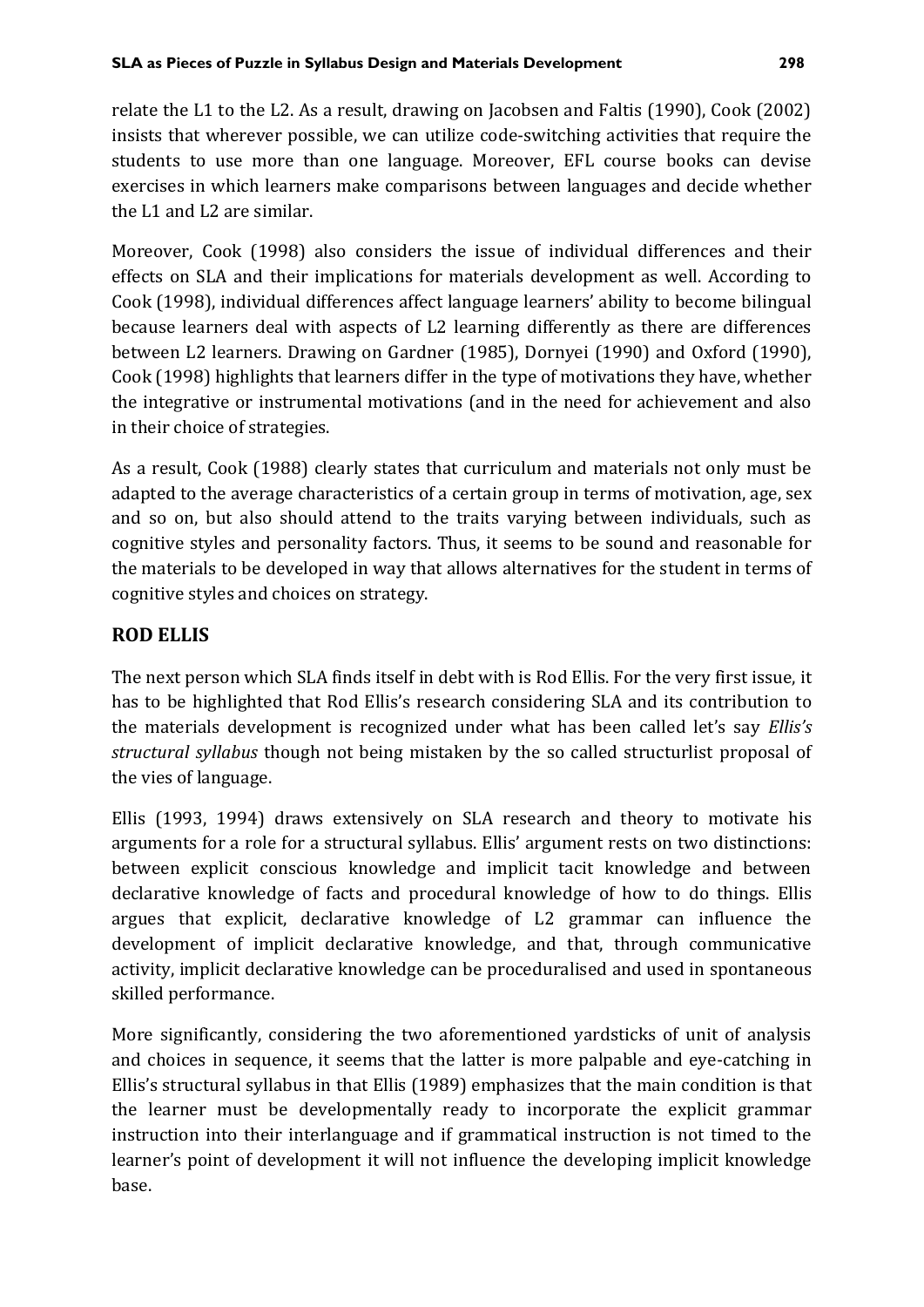Therefore, considering Ellis's research on SLA with regard to notions of explicit conscious knowledge and implicit tacit knowledge on one side and declarative knowledge of facts and procedural knowledge of how to do thing on the other, it seems that classroom activities and in effect course book materials should be in a way to vacillate around these terms. As a result, Ellis and Noboyushi (1993) and Fotos and Ellis (1991), find task an effective and eligible device to promote consciousness-raising, and noticing of target grammar rules.

However, Ellis (2003) provides a more meticulous and fastidious account of the defining what he means by tasks which entails Ellis to move from his so-called structural syllabus to a more updated version of his ideas to be introduced in terms of task primarily focusing on meaning but still highlighting his original proposal of the unit of analysis of language i.e., target language grammar and more specifically that of consciousness-raising task. What's more talking of task in Ellis's structural syllabus should not be mistaken with task-based syllabus, which will be considered flowingly. Therefore, content of the course book considering materials development in terms content and more specifically from Ellis's structural syllabus point of view, should be full of opportunities to engage learners acquiring conscious knowledge of language.

## **PETER SKEHAN AND PETER ROBINSON**

The next person who has provided 2 decades fruitful analysis of SLA is Michael Long along with Peter Skehan and Peter Robinson whose works, considering materials development, has emerged in what has been called the task-based syllabus. First of all, considering materials development based on task-based syllabus which has been outlined by Long (1997) and Long and Crookes, (1992), it has to be mention that in many discussions of tasks, and examples of what claim to be task-based materials, tasks are used to practice a particular structure, function or sub-skill. These include the tasks advocated by Ellis (1993), where the use of tasks to direct attention to grammatical form is theoretically motivated and an explicit part of the rationale for their use.

According to Robinson (1998), these are called structure-trapping tasks the organizing principle of these course books, apparent from the syllabus descriptions at the front, are grammatical structures, listening microskills, functions, topics. However, in contrast to structure-trapping tasks, tasks in task based syllabus are purely meaningful activities and do not implement a covert grammatical or lexical syllabus. More clearly and plainly, considering the unit of analysis, tasks alone are the units of materials development not the grammatical structures as in case of Ellis's structural syllabus.

But why scholars such as Michael Long, Graham Crookes, and Peter Robinson are not in harmony with Rod Ellis in accepting the grammatical structures as the unit of analysis considering materials development? The answer resides in the following three reasons by which the overall result of accepting grammatical structures as the unit of analysis in materials development has been emerged.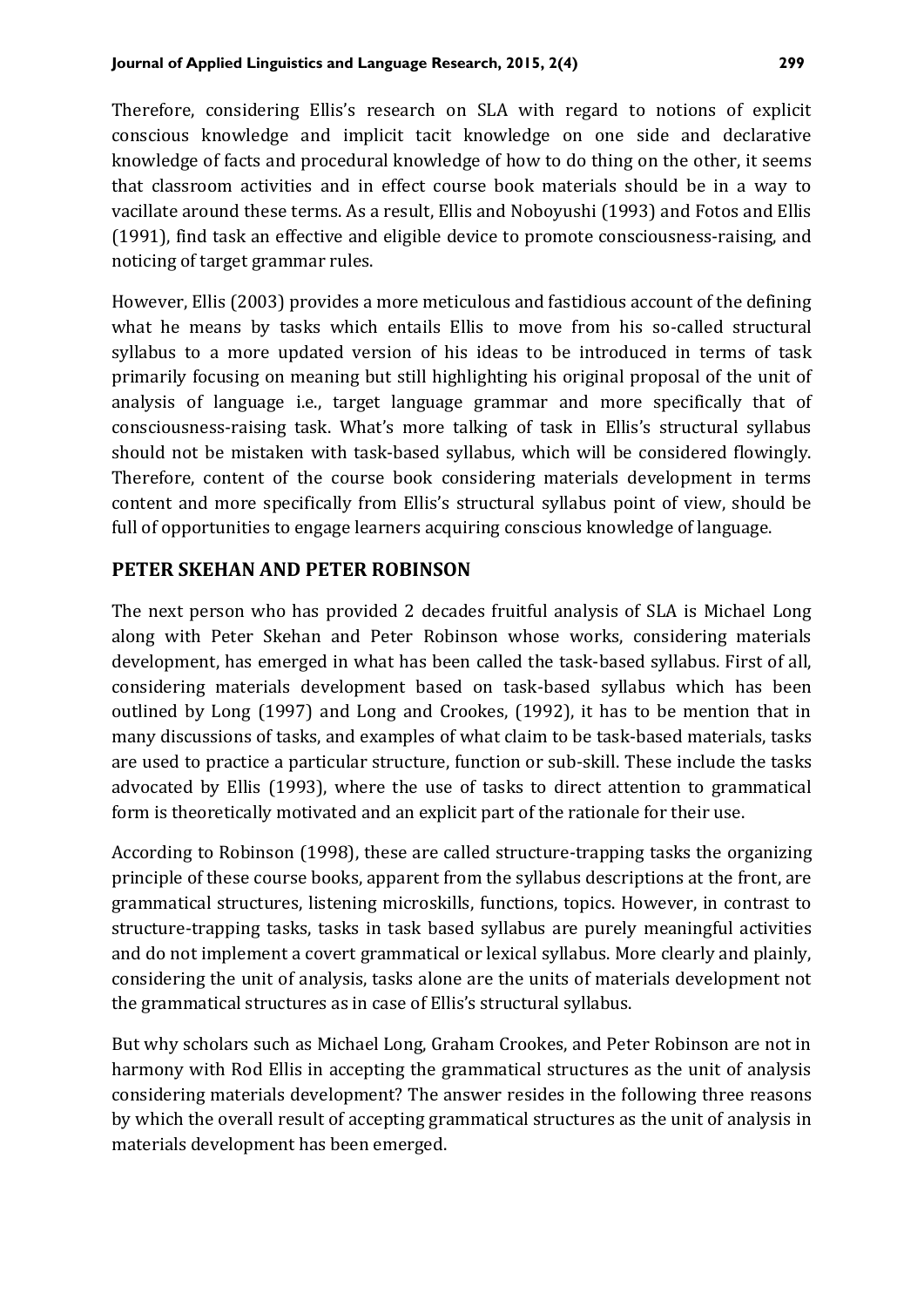First, according to Lightbown and Spada (1990), there is a little resemblance between acquisitional sequences and instructional sequences based on linguistic forms. Second, learning is non-linear and cumulative, which is a phenomenon known as U-shaped behaviour, rather than linear and additive as synthetic language syllabuses which Ellis's Structural syllabus is of a type. And third, according to Pienemann (1989), is the research showing the influence of learnability on the order in which items can be learned, which is an issue not considered in Ellis's structural syllabus. Additionally, Long (1997) point out that linguistic grading, as required by many synthetic structural approaches results in classroom language and texts which are artificial prohibiting exposure to language which learners may be ready to learn.

But what is the implication of the task-based syllabus for the classroom materials development. Considering the implications, first, one has to clearly stipulate his advocacy of the scholars with whom he is in line with. For sure the view of Michael Long being brought op in an interactionist school is quite different with that of Peter Skehan who is more cognitively oriented in that the Long (1997) places great importance on the opportunities to focus on form in the context of meaningful interaction that task work provides, in line with his 'interactionist' theory of L2 development while Skehan (1996) takes a more cognitive, information processing approach to task-based instruction. Moreover, Skehan (1997) has steadily pursued a research agenda aimed at identifying the effects of factors such as planning time on the complexity, accuracy and fluency of learner production.

But what is quite obvious is that like Long, Skehan (1996) rejects linguistic grading as a criterion for task and syllabus design and defines a task as an activity in which meaning is primary. In sum, as the major principles of task-based syllabus and more specifically the views of the task as the unit of materials development proposed by Long and Skehan entail, the materials should be that of focusing on meaning and fostering fluency and accuracy.

More importantly, according to Robinson (1995, 1997) research into the criteria of determining task sequencing, which according to Breen (1984) and Candlin (1984) is the second element that should be considered in materials development after defining the unit of analysis, suggest that one way is to identify cognitive dimensions of the difficulty of tasks, and to assess the effects of tasks performed at easy and complex ends of each dimension in that easier tasks tend to result in more fluent speech, since cognitive and processing demands are low and more complex tasks force learners to attend to the language used on task, resulting in less fluent but more complex and accurate production. Thus tasks can foster fluency and accuracy.

In effect, considering the materials development, it all depends on what a designer looks for. Driving at fluency, it has to be considered through a task which is cognitively less demanding and seeking accuracy, one can make a task more demanding by exercising more cognitive processes for a task to be carried out. Although, there are many other factors by which a task can be sequenced. For a more thoroughgoing discussion see Ellis (2003, Chapter 7, pp. 220-229).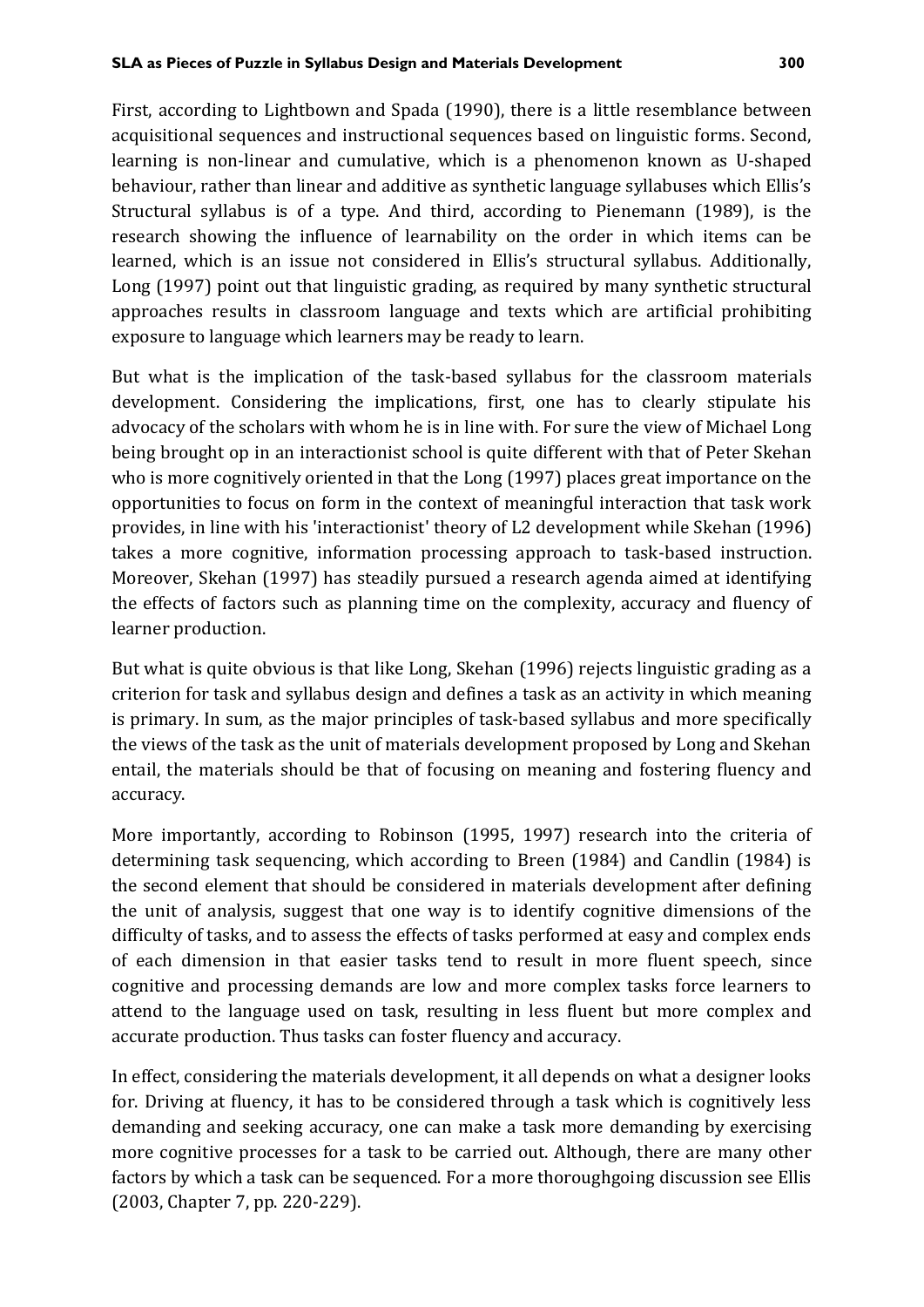#### **MODULAR ON-LINE GROWTH AND USE OF LANGUAGE (MOGUL)**

Finally, is it really possible to close this paper without recognizing the share of Generative school of linguistics put forward by Noam Chomsky or let's say generative SLA considering classroom activities and materials development. For sure the answer is a qualified NO. As the representative of generative school, The Modular On-line Growth and Use of Language (MOGUL) framework is considered with its implication for classroom materials development.

For one case (MOGUL) framework adheres to the claim of modularity of mind put forward by Fodor (1983) which holds that there is a core of linguistic knowledge that is epistemologically distinct from other kinds of knowledge. MOGUL also accepts Jackendoff's (1997) version of the mind in which there are linguistic sub-modules which process formal aspects of language, phonology and syntax.

One of the most concerns in MOGUL framework is how the distinction between linguistic vs. extra-linguistic knowledge on the one hand, and linguistic vs. metalinguistic knowledge on the other, are of use to language pedagogy. Arguably, this is where a reductionist approach is useful. According to Sharwood-Smith and Truscott (2005), given the complexity of language, the practice of systematic categorization remains useful for breaking language down into distinct, but related components in order to be better able to discuss, understand and teach/learn it. Consequently, teachers who are aware of the ways in which language can be carved up are in a much better position to teach those aspects of language that are most suitable for the particular students in their classroom than those who are picking and choosing language points at random.

Additionally, Truscott and Sharwood Smith (2004) highlight Acquisition by Processing Theory, whereby language growth occurs through the on-line use of language. With Acquisition by Processing Theory, learning occurs through the reinforcement of input. When, for example, a new lexical item occurs in the input, it registers in the learner's mind. As that item receives reinforcement, it will have a higher resting activation level which in time may qualify it as a permanent part of the knowledge store and if a particular point of input is never encountered again, it is not likely to achieve a high resting activation level and may never become a stable part of the accessible knowledge store.

But what is the implication of MOGUL considering the materials development. As it is highlighted by Sharwood-Smith (2004), in all generative frameworks, language is a mental process in which the brain functions by responding to external stimuli. One literal implication of this would be for teachers to view their role as needing to stimulate the students sitting in their classrooms through plenty of examples, and the repetition of examples, to allow mental structures to develop. Accordingly, such a repetition can also be recognized via input-enrichment considering materials development.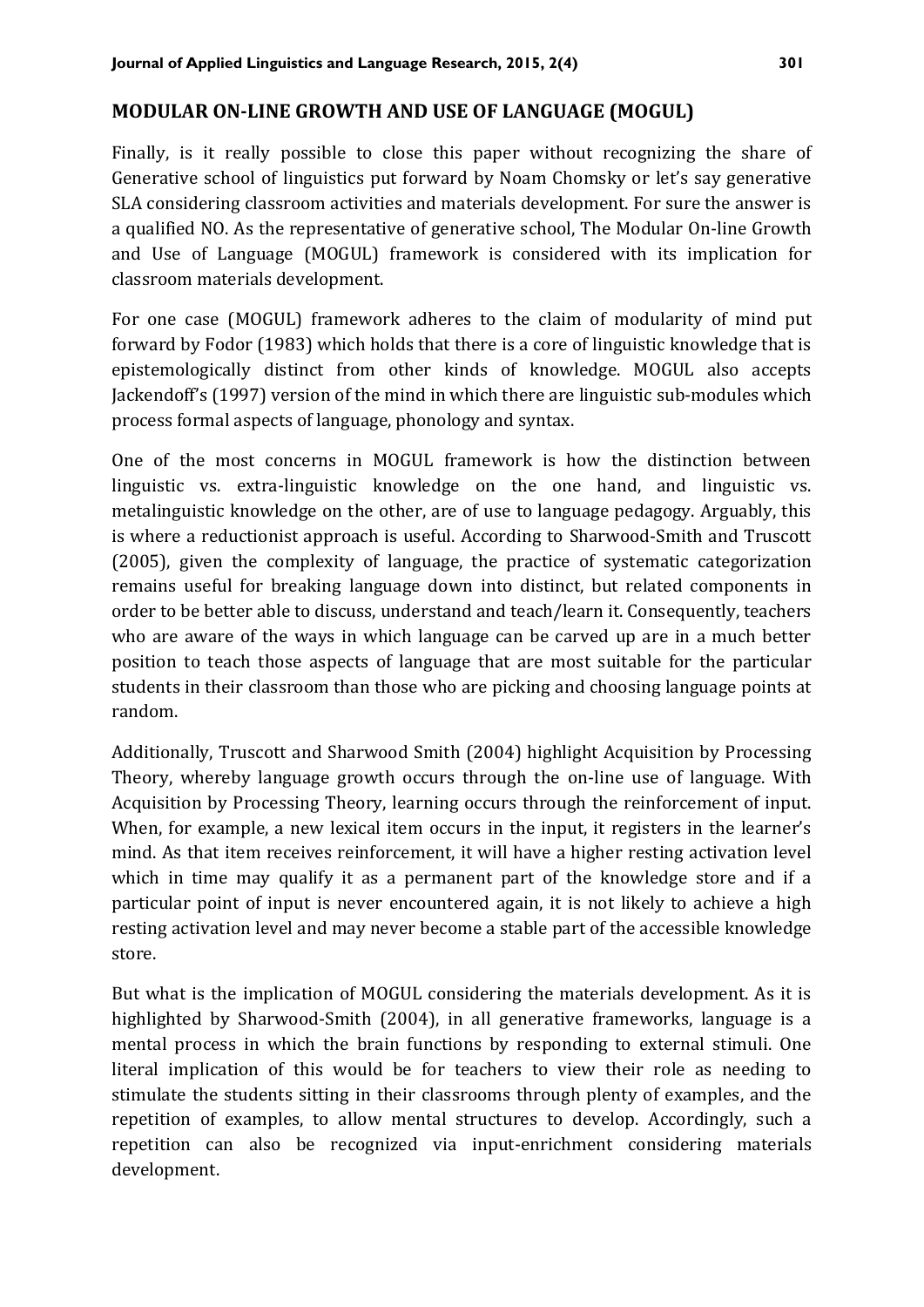The next use of MOGUL is a consideration of focus of form and genre analysis as the unit of analysis and choices in sequence considering materials development. According to Truscott and Sharwood-Smith (2011), Within MOGUL, the effectiveness of Focus on Form depends on the extent to which it primes the learner. The learner constructs an understanding of a particular text, whether written or spoken by drawing from existing stores of knowledge. As part of this process of making sense of the language, relevant linguistic knowledge will also be activated. In this way, the learner is primed for explicit explanation about relevant points of language. This explicit awareness can be stored as meta-linguistic knowledge alongside any modular knowledge that might have also been implicitly reinforced. More importantly, Truscott and Sharwood-Smith (2011) assert that focus on Form provides a natural complement to the genre approach. In addition to genre-specific text structures, conventions and terminology, more structural elements of syntax can be highlighted and explicitly taught.

This can provide a comprehensive approach to language teaching and a more comprehensive approach to materials development. The genre approach will guide the teacher to teach language through existing texts, whether written or spoken, that exemplify the use of language particular discourse communities. Therefore, by using authentic texts considering materials development, the learner is receiving natural input and the features of that text, in terms of register, specialized vocabulary, etc, which can be explicitly highlighted. Finally, within MOGUL, we can maintain the idea that authentic input leads to modular language acquisition and in effect, considering materials development, provide the learners with as many as possible authentic texts in their course book materials.

## **CONCLUSION**

Throughout this paper, we have seen that how theories of SLA in general and SLA scholars in particular have done their outmost to provide the SLA course book and syllabus designers with a qualified and effective yardstick known as the unit of analysis. Through his idea of multi-competence, Vivian Cook finds the portrait of the L2 users as an eligible unit of analysis around which materials have to be developed. Meanwhile, the same unit of analysis seems to be the grammatical structures being applied through tasks in Ellis's structural syllabus. However, Michael Long along with Peter Skehan and Peter Robinson underline that the main unit of analysis is the task itself which primarily meaning-oriented.

SLA research can be used in the curriculum development, syllabus design and writing teaching materials (Tomlinson, 1998). Surprisingly, "SLA's influences on course books are hard to find. Perhaps because they are not readily visible, perhaps because they are not there" (Cook, 1998, p.11).

# **REFERENCES**

Breen, M. (1984). Process syllabuses for the language classroom. In C. J. Brumfit (Ed.), *General English syllabus design*, (pp. 47-60). Oxford: Pergamon.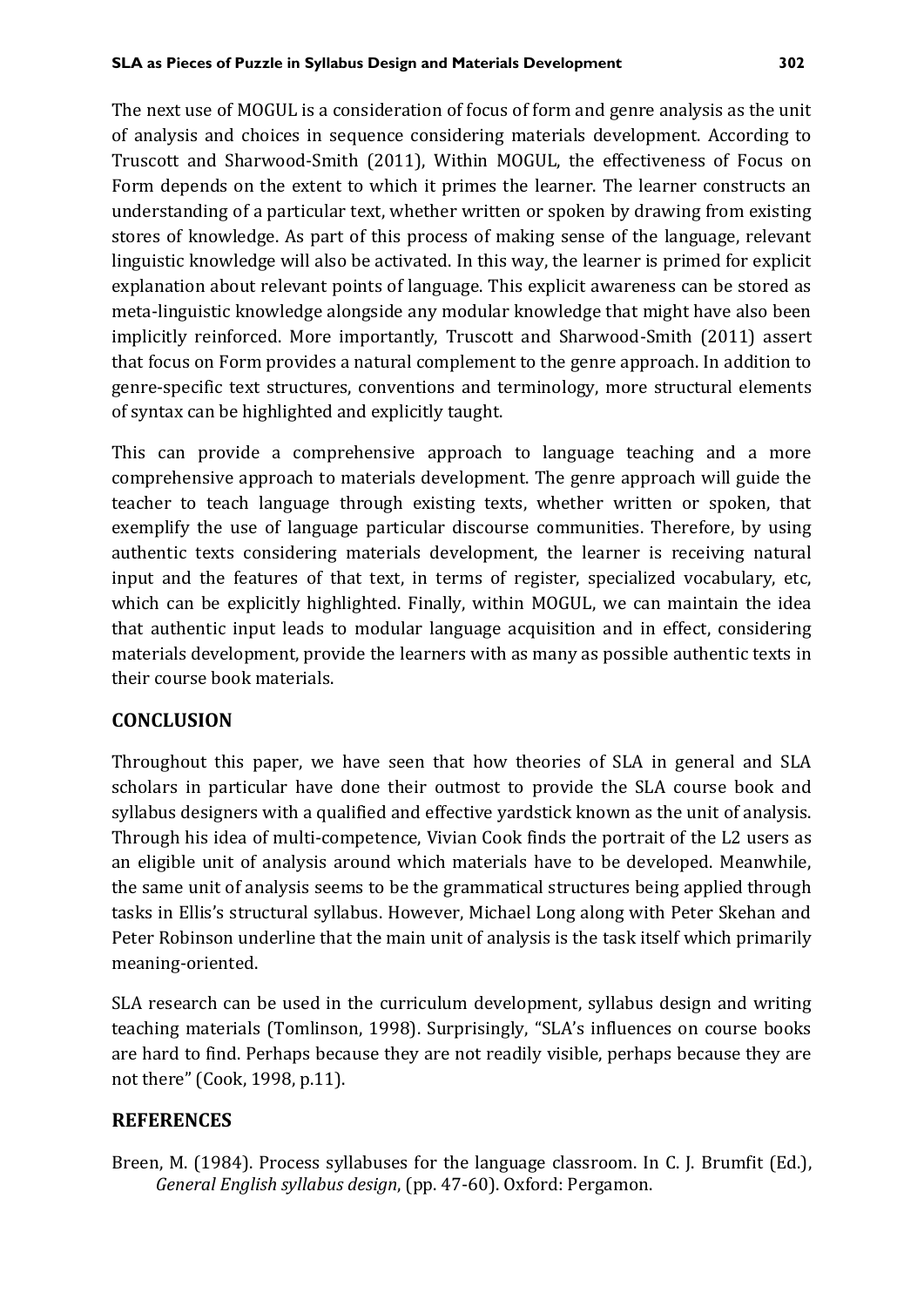- Candlin, C. (1984). Syllabus design as a critical process. In C. J. Brumfit (Ed.), *General English syllabus design*, (pp. 29-46). Oxford: Pergamon.
- Cook, V. J. (1998). Relating SLA research to language teaching materials. *Canadian Journal of Applied Linguistics*, *1*(1), 9-27.
- Cook, V. J. (1999a). Using SLA research in language teaching. *International Review of Applied Linguistics, 9*(2), 267-284.
- Cook, V. J. (1999b). Going beyond the native speaker in language teaching. *TESOL Quarterly, 33*(2), 185-209.
- Cook, V. J. (2008). *Second language learning and language teaching* (4th ed.). New York: Arnold.
- Cook, V. J. (Ed.). (2002). *Portraits of L2 users*. Clevedon: Multilingual Matters.
- Ellis, R. (1989). Are classroom and naturalistic acquisition the same? A study of the classroom acquisition of German word order rules. *Studies in Second Language Acquisition, 11*, 305-328.doi:10.1017/S0272263100008159
- Ellis, R. (1993). The structural syllabus and second language acquisition. *TESOL Quarterly, 27*, 91-113. doi:10.2307/3586953
- Ellis, R. (1994). A theory of instructed second language acquisition. In N. Ellis (Ed.), *Implicit and explicit learning of language*, (pp. 79-115). London: Academic Press.
- Ellis, R. (1997). SLA and language pedagogy: An educational perspective. *Studies in Second Language Acquisition, 20,* 69-92.doi:10.1017/S027226 3197001058
- Ellis, R. (2003). *Task-based language learning and teaching*. Oxford: Oxford University Press.
- Ellis, R., & Noboyushi, J. (1993). Focused communication tasks. *ELT Journal*, *47*, 203-210.
- Fodor, J. (1983). *Modularity of mind: An essay on faculty psychology*. Cambridge, MA: MIT Press.
- Fotos, S., & Ellis, R. (1991).Communicating about grammar: A task-based approach. *TESOL Quarterly, 25*, 87-112. doi:10.2307/3587079
- Jackendoff, R. (1997). *The architecture of the language faculty.* Cambridge, MA: MIT Press.
- Lightbown, P., & Spada, N. (1990). Focus-on-form and corrective feedback in communicative language teaching: Effects on second language learning. *Studies in Second Language Acquisition, 12*, 429-448.doi:10.1017/S0272 263100009517
- Long, M. H. (1997). *Focus on form in task-based language learning*. Paper presented at the McGraw-Hill Teleconference on Approaches to grammar instruction in communicative language teaching, California State University, October 29, 1997.
- Long, M. H., & Crookes, G. (1992). Three approaches to task-based syllabus design. *TESOL Quarterly, 26*, 27-56.doi:10.2307/3587368
- Pienemann, M. (1989). Is language teachable? *Applied Linguistics*, *10*, 52-79.
- Robinson, P. (1995). Task complexity and second language narrative discourse. *Language Learning, 45*, 99-140. doi:10.1111/j.1467- 1770.1995.tb00964.x
- Robinson, P. (1997). Giving pushed output a push: The role of task complexity. *EUROSLA Newsletter, 3*(2), 36-40.
- Robinson, P. (1998). State of the art: SLA theory and second language syllabus design. *The Language Teacher, 22*, 7-14.
- Sharwood-Smith M., & Truscott, J. (2005). Stages or continua in second language acquisition: A MOGUL solution. *Applied Linguistics, 26*(2), 219-240.